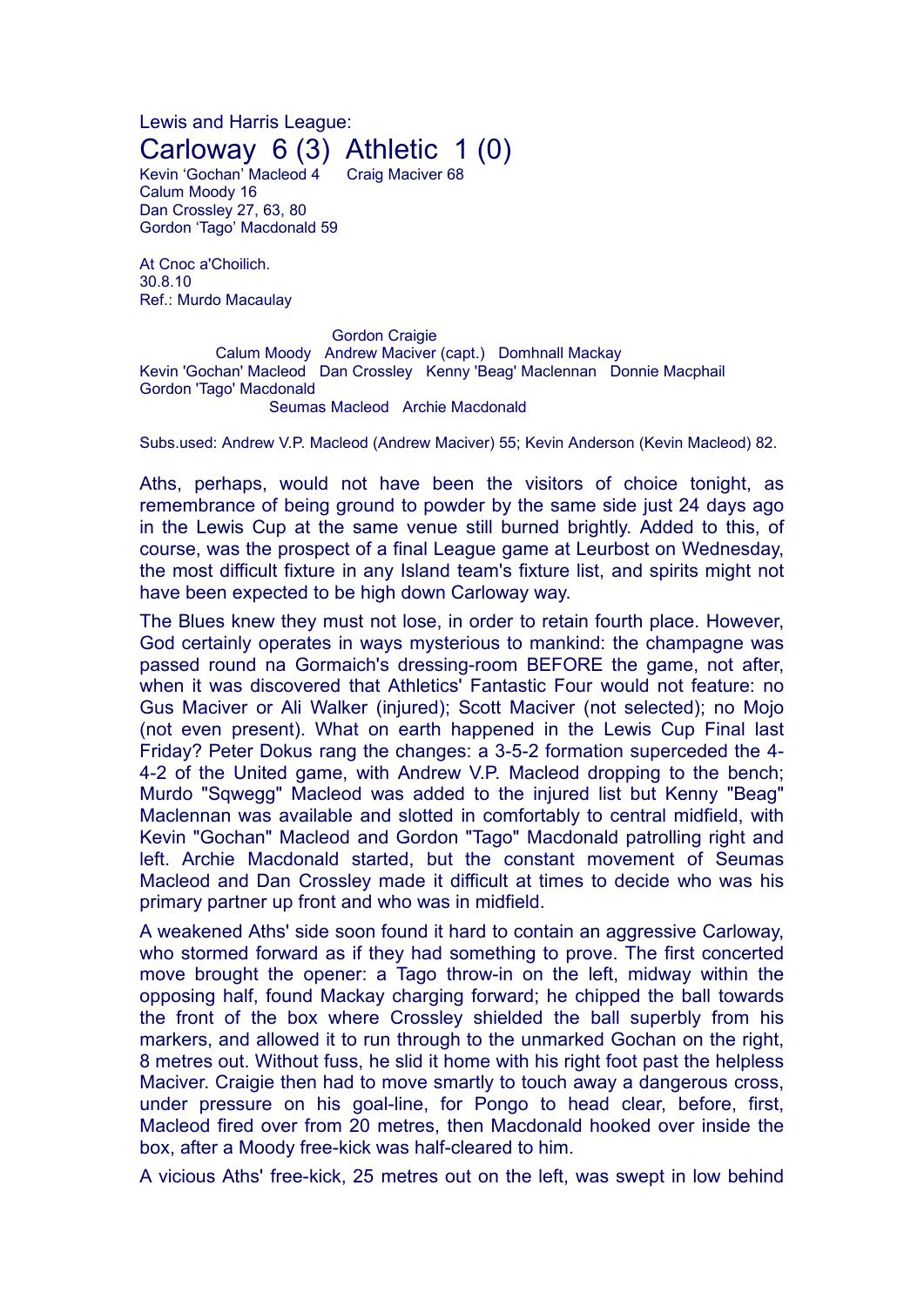the defence, and Craigie somehow managed to block a low point-blank headflick directly in front of him on the 6-metre line, then reacted marvellously to block from the rebound. Within minutes, the men from Stornoway regretted their profligacy, as Moody rose high at the back post to head high inside Maciver's right-hand post off a Tago corner on the right. Despite competing hard, Athletic were losing shape, as na Gormaich gained a fluency, and when Crossley headed home another Tago corner on 27 minutes, they began to wobble dangerously. Immediately, a through ball released Gochan and Macdonald running in on goal, behind the defence; Gochan drew the keeper, 10 metres out, then squared to Archie Uibhisteach directly in front of goal, who stabbed it "home" - only for an Aths' defender to appear from nowhere and heft it away for a corner. Maciver then had to rush from his goal to fist away a penetrating Gochan cross from the right, before a glorious Macphail defence-ripper allowed a classic Tago strike from 22 metres, which was punched away for yet another corner.

An initial flurry from Aths saw a quick break on the left and cross, which was flicked in neatly at the near post from 8 metres, but Craigie was alert to smother low to his right; another cross from the left was headed wide by Robert Jones from 16 metres. However, Athletic were still unable to contain Carloway at the back, as Gochan and Tago spread them wide; Macleod, Macdonald, and Crossley ran and chased tirelessly; Kenny Beag held the centre, and Donnie Macphail played the killer ball. Also, they seemed unable to deal with Tago's and Macphail's corners: on 54 minutes, another Tago corner on the right by Pongo was headflicked back on the near edge of the box and ran along the crossbar.

Four minutes later, the game was effectively over when Macdonald, tackled hard on the right edge of the box, blocked an attempted clearance, dug in again to block, then squeezed the ball left to Tago, whose left-footer from 10 metres took a slight deflection to completely fool the keeper and creep home low to his left. On 63 minutes yet another Tago corner was met, 8 metres out, this time by Crossley, and he screwed his header exquisitely, diagonally backwards into the roof of the net. Macleod shot past from 8 metres, before Aths clawed one back: a Mackay clearance was blocked on the left, then two tackles evaded, before a low cross almost from the goal-line was met by Craig Maciver, all alone in the goalmouth. Craigie then had to rush from goal to boot clear from an onrushing Jones, before a clever Crossley flick-and-turn left his marker dead; he raced in, drew the keeper, but somehow managed to stroke the ball just outside Maciver's right-hand post from 16 metres. However, four minutes later he redeemed himself, converting a Donnie Macphail corner from the left. The final action was a last-minute Dougie Maciver run and shot which glanced off Craigie's post from 25 metres.

In a sense, this game was a form of exorcism for the Blues, an attempt to kill off the demons from the United débacle, an announcement to the rest of Lewis that they are far, far better than that score-line might have suggested. Of course, a severely weakened Athletic made this task that bit easier, for though they ran and competed hard, and were eager to get forward, they lacked weight at the back and danger in attack - for obvious reasons. Kenny Beag's presence was an immediate bonus for the Blues, as he switched effortlessly between his Makalele and Sneijder roles, totally occupying the